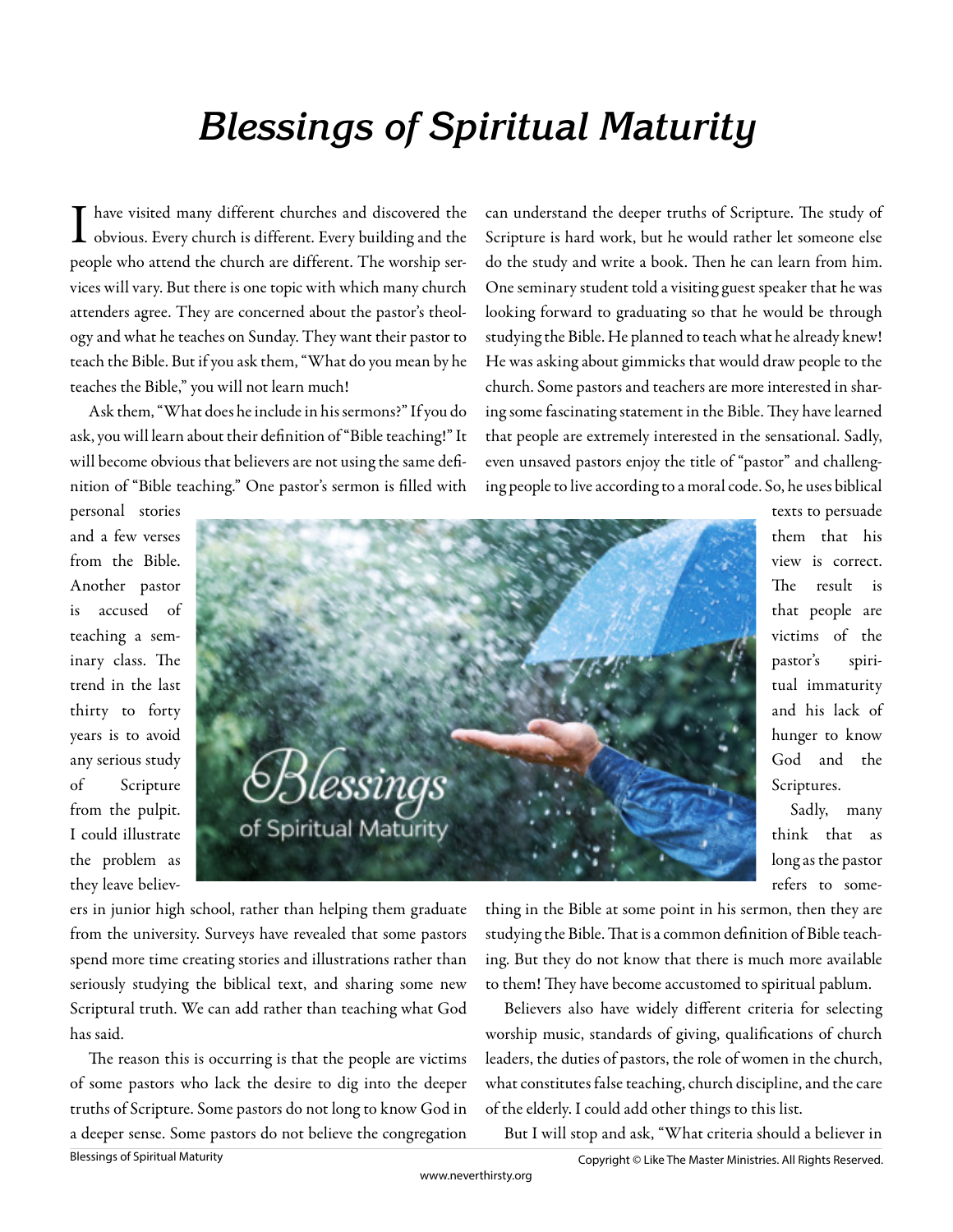Jesus Christ use in selecting a church to attend?" That is one reason we are starting a new study in the book of 1 Timothy. You are about to learn what a biblical church is. What is God's design for the church? That is what the book of 1 Timothy is about. That is the theme of the book.

The book of 1 Timothy will teach us about six different areas of church life. In chapter one, we will learn what should be taught from the pulpit. In chapter two, we will discover what should happen during a worship service. In 1 Timothy 3, we learn how to select church leaders. In chapter 4, the apostle will warn us about false teachers. In 1 Timothy 5 there are various instructions about different church members. The last chapter is about the character of the man of God.

OUR STUDY - 1 TIMOTHY 1:1-2. So with that background, let us start our study. We will be examining the first two verses of 1 Timothy. Here is verse 1 of chapter one of 1 Timothy,

Paul, an apostle of Christ Jesus according to the commandment of God our Savior, and of Christ Jesus, who is our hope. . . 1 Timothy 1:1 (NASB)

The first fact that we are given is that the apostle Paul wrote this letter. The Greek word for "apostle" is *apostolos*. It literally means "sent one." In a general sense it means "messenger." That is, Paul was sent by Christ Jesus.

GOD THE FATHER IS OUR SAVIOR TOO. Then Paul added that He had been "commanded by God our Savior." This is a very unusual statement. Now listen carefully because it reveals a very important truth about God. This is the first time this phrase appears in the New Testament. This phrase "God our Savior" appears in only three books of the New Testament (1 Timothy 1:1; 2:3; Titus 1:3; 2:10; 3:4; Jude 25). So what does it mean? First, we already know that Jesus is our Savior because He died on the cross and was resurrected to forgive our sins. Later in verse 15, Paul said it like this,

It is a trustworthy statement, deserving full acceptance, that Christ Jesus came into the world to save sinners, among whom I am foremost of all. 1 Timothy 1:15 (NASB)

But here in verse 1, Paul is not referring to Jesus. So, the second point is that Paul referred to God the Father. He called the Father, "God our Savior." Why do we know Paul referred to God the Father? The answer is that in the Old Testament, God the Father or Yahweh is also referred to as our Savior. Here are a few examples. The first example is Psalm 18:46.

The LORD lives, and blessed be my rock; And exalted be the God of my salvation, Psalm 18:46 (NASB)

In this verse, the word "Lord" is translated from the Hebrew word for Yahweh. Yahweh refers to God the Father. That is, God the Father is our Savior. Isaiah 43:3 reveals the same truth. It says,

For I am the LORD your God, the Holy One of Israel, your Savior . . . Isaiah 43:3 (NASB)

Isaiah 43:11 also echoes this truth!

I, even I, am the LORD, And there is no savior besides Me. Isaiah 43:11 (NASB)

Other passages that teach the same wonderful truth are Psalm 25:5; 27:9; Isaiah 45:21; Micah 7:7 and Habakkuk 3:18. *God the Father Planned Our Salvation.* So, in what sense is God the Father our Savior since He did not die on the cross? The answer is that God the Father created the plan for our salvation. That is the message of Ephesians 1:3-7. It says,

Blessed be the God and Father of our Lord Jesus Christ, who has blessed us with every spiritual blessing in the heavenly places in Christ, just as He chose us in Him before the foundation of the world, that we would be holy and blameless before Him. In love He predestined us to adoption as sons through Jesus Christ to Himself, according to the kind intention of His will, to the praise of the glory of His grace, which He freely bestowed on us in the Beloved. In Him we have redemption through His blood, the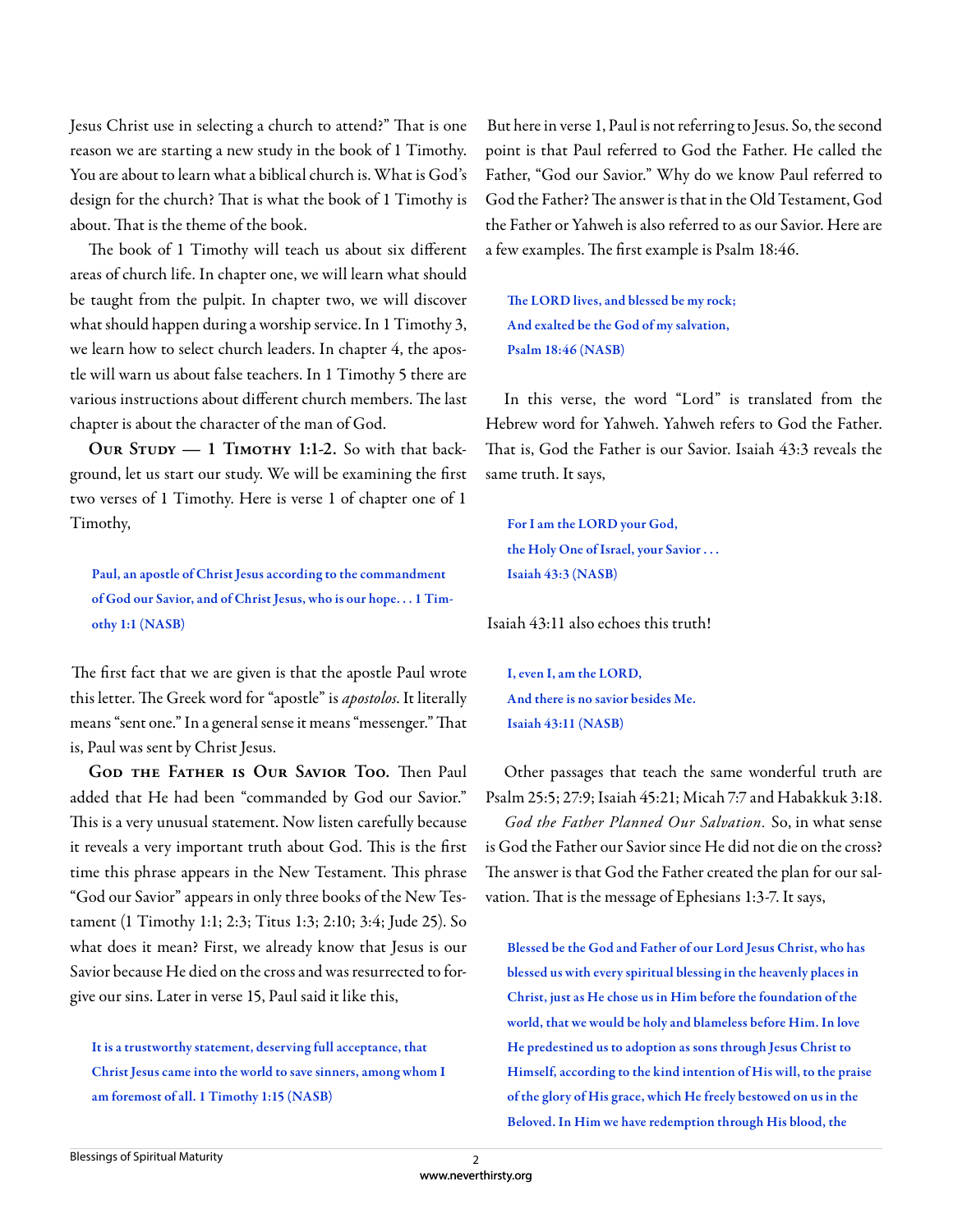forgiveness of our trespasses, according to the riches of His grace . . . Ephesians 1:3-7 (NASB)

Here we are told that the Father planned our salvation. Verse 3 says the Father chose us in Jesus before the creation of the world. Verse 5 says He predestined us to be adopted. That is, He wanted us to become members of the body of Christ. Verse 7 reveals the Father's plan included the forgiveness of our sins in accordance with His grace. In summary, the Father planned our salvation.

*God the Father Executed Our Salvation.* Another amazing truth is that God the Father was also responsible for Christ's death. Hebrews 10:5-10 teaches that the Father wanted Jesus to come and die for our sins. John 12:27-28 reveals that when it was time for Christ to be crucified, Jesus told the Father that it was time. Then Jesus asked the Father to glorify His name! That is, it was time for the Father to cause Him to die on the cross. Isaiah 53:6 teaches that when Christ was hanging on the cross, Yahweh caused our sins to fall on Jesus (1 Peter 2:24). Isaiah 53:6 says,

All of us like sheep have gone astray, Each of us has turned to his own way; But the LORD has caused the iniquity of us all To fall on Him. Isaiah 53:6 (NASB)

The New Testament also teaches us that God the Father raised Christ from the dead (Acts 2:24; Romans 4:24; 1 Corinthians 6:14; 2 Corinthians 4:14; Galatians 1:1; Ephesians 1:20; 1 Thessalonians 1:10; Hebrews 13:20). John 6:65, 44, and 37 reveals the Father is active in the process of drawing people to Christ. Ephesians 2:8-9 tells us that we are saved by grace. That includes grace from the Father.

In summary, Paul's simple three-word statement, "God our Father," teaches us that the Father is our Savior in the sense that He planned and executed Christ's death and resurrection. Jesus is also our Savior because He is the One who died and was resurrected for the forgiveness of our sins. As a result of the Father's plan, Jesus is our prophet, Savior, priest, and coming King. The Father is now actively drawing people to

Jesus via the Holy Spirit.

We have just been given a marvelous insight from a spiritual father of the faith (1 John 2:12-14), and his name was Paul. Now we can read John 3:16 with a fresh understanding. We are told that . . .

For God [the Father] so loved the world, that He gave His only begotten Son, that whoever believes in Him shall not perish, but have eternal life. John 3:16 (NASB)

Before we leave 1 Timothy 1:1, we need to notice that God the Father commanded Paul to be an apostle. This means that God the Father has been and is still active in saving people. Both God the Father and Christ Jesus are our Savior.

When Paul said "Christ Jesus our hope," he did not mean that we wish Jesus might save us. In the New Testament the Greek word for "hope" is *elpis*. It means "expectation." It has the idea of "confident assurance." So immediately in the first verse, the apostle gives us wonderful insight into the roles of God the Father and Christ Jesus in our salvation. The Father planned and is executing our salvation. Then because Jesus died and arose from the grave, He is our confident assurance of our salvation. Colossians 1:27 echoes this glorious news,

## ... Christ in you, the hope of glory. Colossians 1:27 (NASB)

Paul has laid down the most important fact of a believer's salvation in the opening sentence. In the process, he also has given us another proof of the trinity (John 5:17-18; 10:30; 17:1-5, 11, 21-22).

**Timothy — Chosen by the Father.** Verse 2 then introduces us to Timothy. He is the individual to whom this letter was written. I should add quickly, that it was also written to the church in Ephesus that Timothy was pastoring. Here is verse 2,

## To Timothy, my true child in the faith: Grace, mercy and peace from God the Father and Christ Jesus our Lord. 1 Timothy 1:2 (NASB)

Paul says, "To Timothy." Timothy's name appears in the New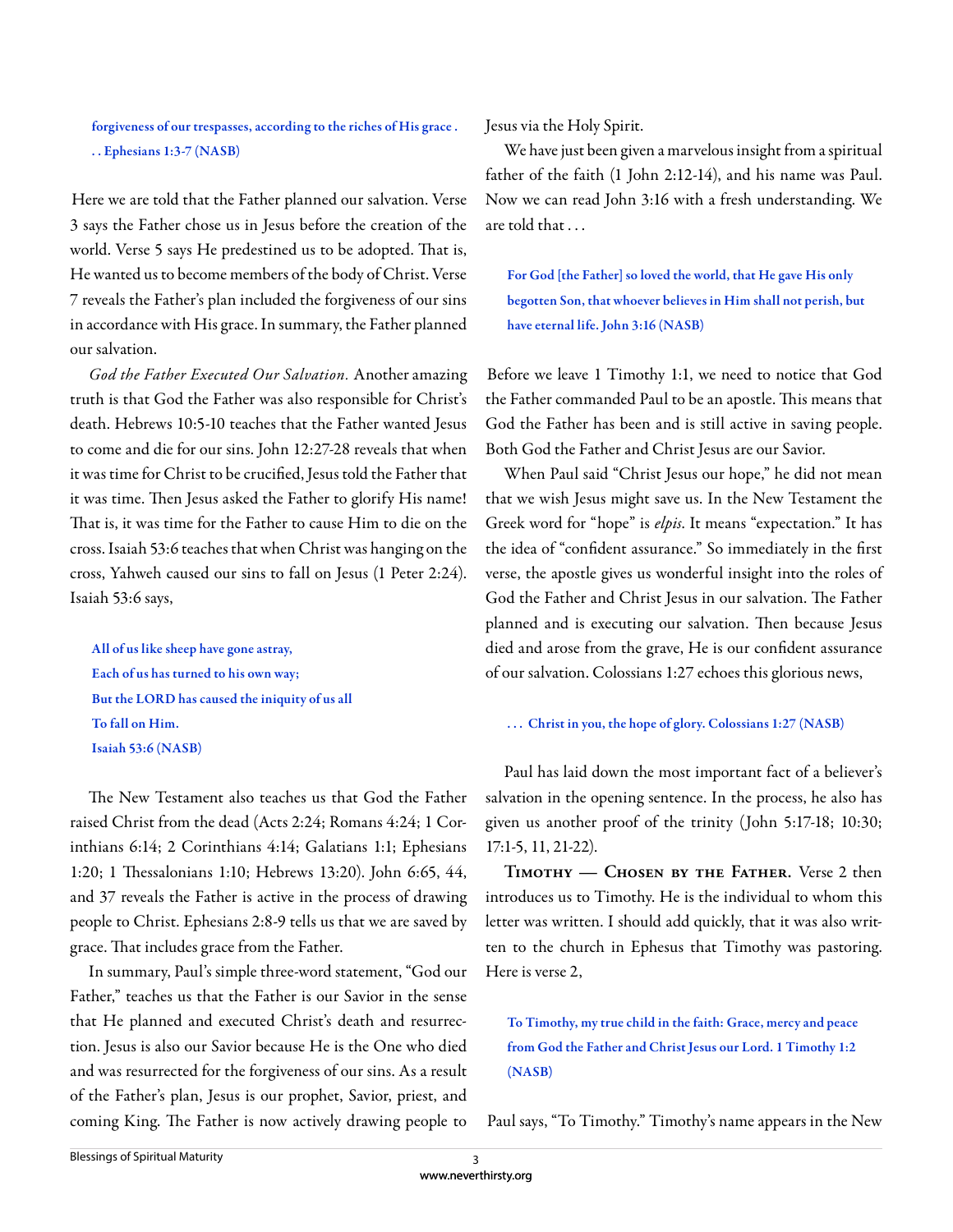Testament twenty-four times. He first appears in Acts 16:1-3. Paul was on his second missionary journey. The year was A.D. 50, and Paul came to the city of Lystra in the southern part of Asia Minor. While in the city, Paul discovered a Christian named Timothy. Timothy's mother was Jewish, and his father was a Greek. Timothy had a great reputation among the believers in the city. As a result, verse 3 says that Paul wanted him to travel with him, and Timothy agreed. Here is Acts 16:1-3.

Paul came also to Derbe and to Lystra. And a disciple was there, named Timothy, the son of a Jewish woman who was a believer, but his father was a Greek, and he was well spoken of by the brethren who were in Lystra and Iconium. Paul wanted this man to go with him; and he took him and circumcised him because of the Jews who were in those parts, for they all knew that his father was a Greek. Acts 16:1-3 (NASB)

*Timothy Had Saving Faith.* Now the New Testament gives us four characteristics about this man Timothy. These characteristics describe the man that Paul wanted to minister with him. As a result, Paul eventually trusted him so much that Timothy was sent to minister to several churches, and became a pastor to the church in the city of Ephesus. The characteristics of this man are characteristics that every believer should desire. I find it very meaningful that Christ called Paul to be His apostle, the Father commanded Paul to be an apostle, and then Paul called Timothy to follow him. What a high honor!

The first characteristic of Timothy is given by Paul. Paul called him, "my true child in the faith." When Paul wrote those words in about A.D. 62-64, he had known Timothy for about fourteen years. Paul knew him very well. The Greek word that Paul used is translated as "true," and means "genuine, or real." With this phrase Paul revealed that Timothy had "saving faith." He had been chosen by the Father to be saved. This is the first essential characteristic of a godly believer. He or she has real faith—saving faith.

Now it is important for us to remember that Paul is writing to Timothy and the churches will eventually read his letter. This means that Paul is telling the churches that Timothy is a believer. Now I wanted to make this point because Paul's statement has special meaning to me. Paul's statement reminded

me that when I was a pastor, no one ever asked me if I was a Christian before they joined the church. They never asked why I thought that I was a believer. Either they just assumed I was a Christian because I taught the Bible and was the pastor, or maybe they were too timid to ask. Maybe it never occurred to them that I might not be a believer and just liked teaching the Bible. Yet, there are pastors and teachers who are not believers.

In 2 Timothy 1:5 we are told that Timothy's grandmother Lois and his mother Eunice were believers. Then Paul said that he was confident of their faith too! Then in 2 Timothy 3:15 Paul added that from childhood Timothy had been taught the sacred writings. God used the Scriptures to lead Timothy to salvation. So, Paul told the churches that Timothy was a believer. This gives us the first essential characteristic of anyone who desires to be genuinely used by God. They must have saving faith.

*Timothy was a Godly Man.* The second characteristic of Timothy was that he was a godly man. It is found in 1 Corinthians 4.

Therefore I exhort you, be imitators of me. For this reason I have sent to you Timothy, who is my beloved and faithful child in the Lord, and he will remind you of my ways which are in Christ, just as I teach everywhere in every church. 1 Corinthians 4:16-17 (NASB)

This is an amazing statement. First, Paul urged the believers to imitate himself, "be imitators of me." Then Paul said that Timothy was a faithful man and his behavior would cause them to recall Paul's ways, which are actually Christ's ways. In two sentences Paul declared that Timothy was a very godly man. This gives us the second characteristic of Timothy. He was a godly man. This is another mark of saving faith.

*Timothy Humbly Loved the Brethren*. The third characteristic of Timothy can be found in Philippians 2 where Paul told the church in the city of Philippi that Timothy had the same concern for them that he did. Here is Philippians 2:19-21.

But I hope in the Lord Jesus to send Timothy to you shortly, so that I also may be encouraged when I learn of your condition. For I have no one else of kindred spirit who will genuinely be con